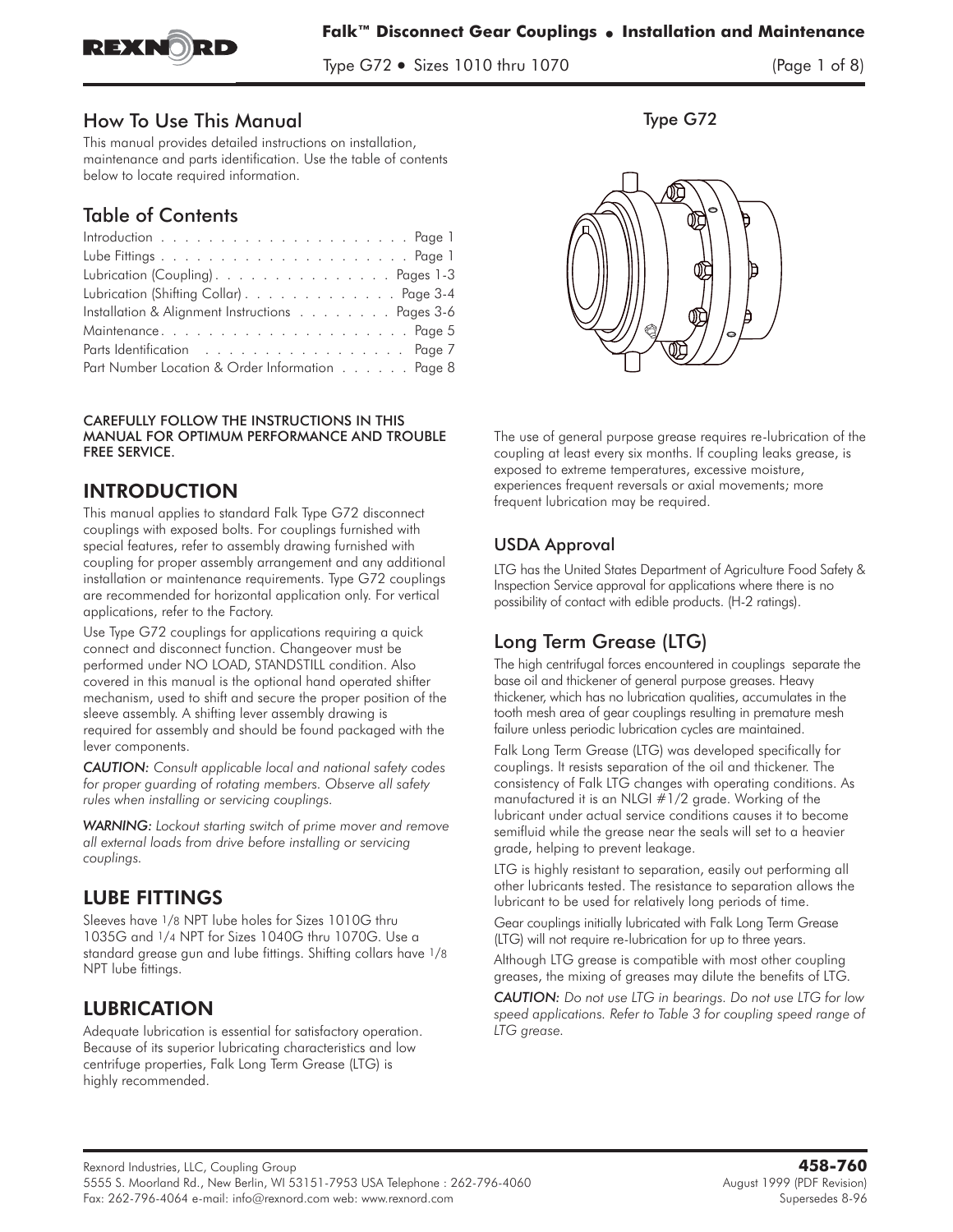

#### Specifications — Falk LTG

**The values shown are typical and slight variations are permissible. AMBIENT TEMPERATURE RANGE — –20°F (–29°C) to 250°F (121°C).** Minimum Pump = 20°F (–7°C)

**MINIMUM BASE OIL VISCOSITY — 3300SSU (715cSt) @ 100°F (38°C).**

**THICKENER — Lithium soap/polymer**.

**CENTRIFUGE SEPARATION CHARACTERISTICS — ASTM #D4425-84 (Centrifuge Test) — K36 = 2/24 max., very high resistance to centrifuging.**

**NLGI GRADE (ASTM D–217) — 1/2.**

**CONSISTENCY (ASTM D–217) – 60 stroke worked penetration value in the range of 315 to 360 measured @ 77°F (25°C).**

MINIMUM DROPPING POINT — 350°F (177°C) minimum.

**MINIMUM TIMKEN EP O.K. LOAD — 40 lbs.** (18 kg)

**ADDITIVES — Rust and oxidation inhibitors that do not corrode steel or swell or deteriorate synthetic seals.**

## Packaging

**14 oz (0,4 kg) CARTRIDGES — For use in standard grease guns. CASE LOTS OF ten 14 oz (0,4 kg) or sixty 14 oz CARTRIDGES.**

35 lb (16 kg) PAIL — Ideal for larger size couplings or many smaller sizes.

**120 lb (54 kg) KEG & 400 lb (181 kg) DRUM — For plants with central storage areas. A pump with a pressurized follower plate is required for dispensing grease.**

## General Purpose Grease

Bi-annual Lubrication **—** The following specifications and lubricants for general purpose grease apply to gear couplings that are lubricated bi-annually and operate within ambient temperatures of –30°F (–34°C) to 200°F (93°C). For temperatures beyond this range, refer to the Factory. For normal service, use a NLGI #1 extreme pressure (EP) grease EXCEPT when the coupling speed is less than the minimum specified in Table 3, Page 6. At these lower speeds, use a NLGI #0 extreme pressure (EP) grease. When one or more gear couplings in an application require NLGI #0 grease, the same grease may be used in all of the couplings. DO NOT use cup grease.

**If coupling leaks grease, is exposed to extreme temperatures, excessive moisture or experiences frequent reversals or axial movements, more frequent lubrication may be required.**

**Lubricants listed in Tables 1 and 2 on Pages 2 and 3 are typical products only and should not be construed as exclusive recommendations.**

#### Specifications — General Purpose Coupling **Lubricants**

**The values shown are typical and slight variations are permissible. DROPPING POINT — 300°F (149°C) or higher.**

**CONSISTENCY — See Tables 1 or 2 on Pages 2 and 3.**

**SEPARATION AND RESISTANCE — Low oil separation rate and high resistance to separation from centrifuging.**

**LIQUID CONSTITUENT — Possess good lubricating properties . . . equivalent to a high quality, well refined petroleum oil with EP additives..**

**INACTIVE — Must not corrode steel or cause swelling or deterioration of synthetic seals.**

**CLEAN — Free from foreign inclusions.**

| Temperature range $\dots \dots \dots -30$ °F to $+200$ °F (-34°C to 93°C) |
|---------------------------------------------------------------------------|
|                                                                           |
|                                                                           |
|                                                                           |
| Minimum Timken EP O.K. load. 30 lbs. (14 kg)                              |
| Does not corrode steel or swell or deteriorate synthetic seals.           |

| Manufacturer                                                                         | Lubricant $\star$                                                                    |  |  |  |  |  |
|--------------------------------------------------------------------------------------|--------------------------------------------------------------------------------------|--|--|--|--|--|
| Amoco Oil Co.                                                                        | Rykon Grease 1 EP                                                                    |  |  |  |  |  |
| BP Oil Co.                                                                           | Energrease LS-EP1                                                                    |  |  |  |  |  |
| Chevron U.S.A. Inc.                                                                  | Dura-Lith EP1                                                                        |  |  |  |  |  |
| Citgo Petroleum Corp.                                                                | Premium Lithium Grease EP 1                                                          |  |  |  |  |  |
| Conoco Inc.<br>Exxon Company, U.S.A.<br>Imperial Oil Limited<br>Kendall Refining Co. | EP Conolith Grease #1<br>Lidok EP 1<br>Ronek EP 1<br>Lithium Grease L-416            |  |  |  |  |  |
| Keystone Div. Pennwalt Corp.                                                         | Zeniplex $#1$                                                                        |  |  |  |  |  |
| Lyondell Lubricants                                                                  | Litholine Complex EP1                                                                |  |  |  |  |  |
| Mobil Oil Corp.                                                                      | Mobilux EP 1                                                                         |  |  |  |  |  |
| Petro-Canada Products                                                                | Multipurpose EP1                                                                     |  |  |  |  |  |
| Phillips 66 Co.<br>Shell Oil Co.<br>Shell Canada Ltd.<br>Sun Oil Co.                 | Philube Blue EP<br>Alvania EP Grease #1<br>Alvania Grease EP1<br>Sun Prestige 741 EP |  |  |  |  |  |
| Texaco Lubricants                                                                    | Multifak EP 1                                                                        |  |  |  |  |  |
| Unocal 76 (East & West)                                                              | Unoba EP1                                                                            |  |  |  |  |  |

\* Lubricants listed may not be suitable for use in the food processing industry; check with lube manufacturer for approved lubricants.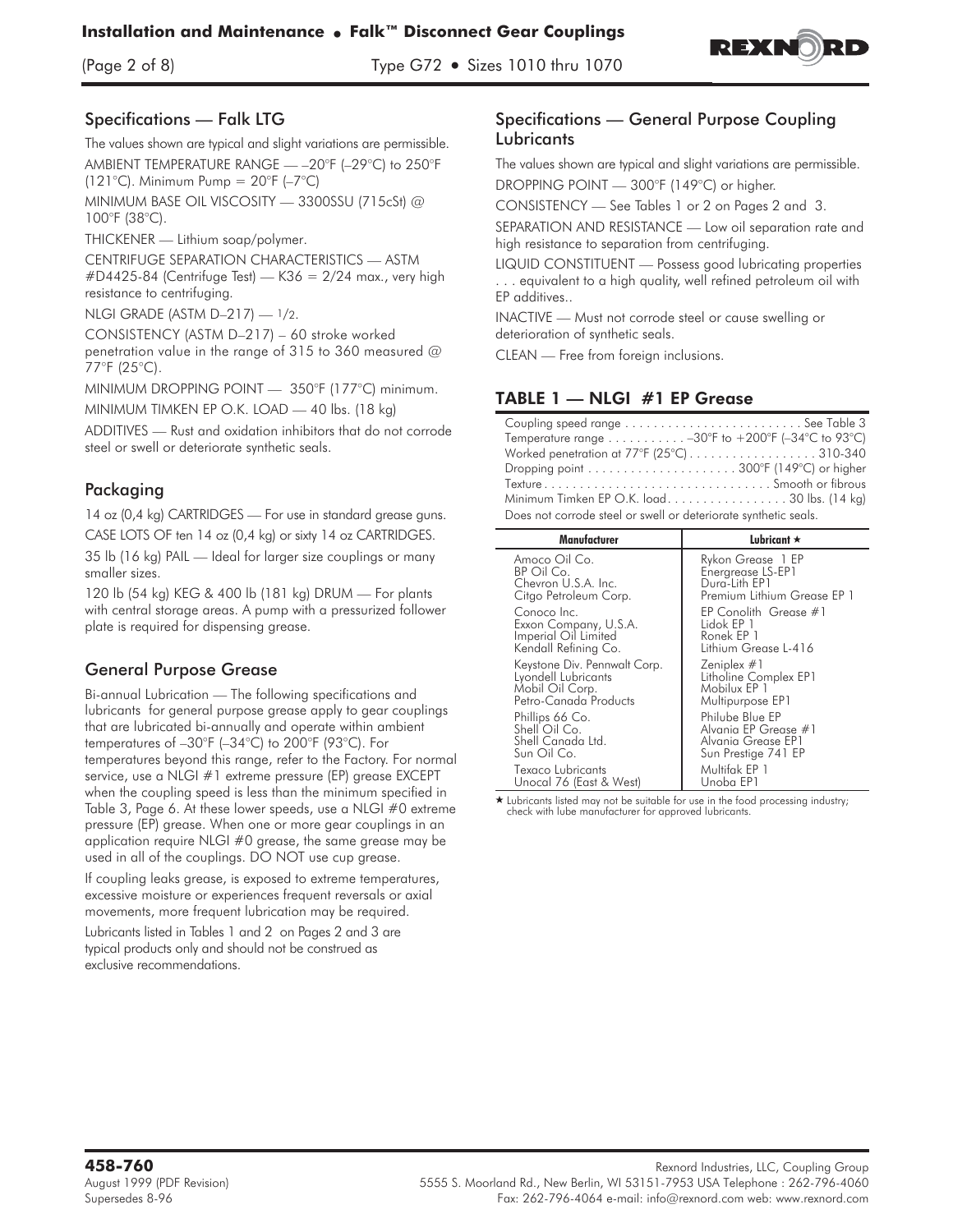

Type G72 - Sizes 1010 thru 1070 (Page 3 of 8)

## TABLE 2 - NLGI #0 EP Grease

| Temperature range -30°F to +200°F (-34°C to +93°C)              |
|-----------------------------------------------------------------|
| Worked penetration at 77°F (25°C)355-385                        |
|                                                                 |
|                                                                 |
| Minimum Timken EP O.K. load30 lbs. (14 kg)                      |
| Does not corrode steel or swell or deteriorate synthetic seals. |
|                                                                 |

| Manufacturer                                                                                         | Lubricant $\star$                                                                               |
|------------------------------------------------------------------------------------------------------|-------------------------------------------------------------------------------------------------|
| Amoco Oil Company                                                                                    | Rykon Premium Grease 0 EP                                                                       |
| BP Oil Co.                                                                                           | Energrease LS-EPO                                                                               |
| Chevron U.S.A. Inc.                                                                                  | Dura-Lith Grease EPO                                                                            |
| Citgo Petroleum Corp.                                                                                | Premium Lithium Grease EP 0                                                                     |
| Conoco Inc.                                                                                          | EP Conolith Grease $#0$                                                                         |
| Exxon Company, U.S. A.                                                                               | Lidok EP 0                                                                                      |
| Kendall Refining Co.                                                                                 | Lithium Grease L-406                                                                            |
| Keystone Div. Pennwalt Corp.                                                                         | Zeniplex #0                                                                                     |
| Mobil Oil Company                                                                                    | Mobilux EP 0                                                                                    |
| Petro-Canada Products                                                                                | Multipurpose Lotemp EP Grease                                                                   |
| Shell Oil Company<br>Shell Canada Ltd.<br>Sun Oil Co.<br>Texaco Lubricants<br>Union 76 (East & West) | Alvania EP Grease RO<br>Alvania Grease EPW<br>Sun Prestige 740 EP<br>Multifak EP O<br>Unoba EPO |

\* Lubricants listed may not be suitable for use in the food processing industry; check with lube manufacturer for approved lubricants.

INSTALLATION **Only standard mechanics tools, torque wrenches, dial indicator and feeler gauges are required to install gear couplings. Clean all parts using a non-flammable solvent. Check hubs, shafts, and keyways for burrs. DO NOT heat clearance fit hubs. Use a lubricant that meets the specifications on Pages 2 and 3. Pack sleeve teeth with grease and lightly coat seals with grease BEFORE assembly. The required amount of grease is listed in Table 3, Page 6. Make certain flange fasteners are tightened to the required torque listed in Table 3, Page 6.**

Interference Fit Hubs **—** Unless otherwise specified, gear couplings are furnished for an interference fit without setscrew. Heat hubs to a maximum 275°F(135°C) using an oven, torch, induction heater or an oil bath.

**When an oxy-acetylene or blow torch is used, use an excess acetylene mixture. Mark hubs near the center of their length in several places on hub body with a temperature sensitive crayon, 275°F(135°C) melt temperature. Direct flame towards hub bore using constant motion to avoid overheating an area.**

*WARNING: If an oil bath is used, the oil must have a flash point of 350°F(177°C) or higher. Do not rest hubs on the bottom of the container. Do not use an open flame in a combustible atmosphere or near combustible materials.*

## Maximize Performance & Life

**The performance and life of couplings depend largely upon how you install and maintain them. Before installing couplings, make certain that foundations of equipment to be connected meet manufacturers' requirements. Check for soft foot. The use of stainless steel shims is recommended. Measuring misalignment and positioning equipment within alignment tolerances is simplified with an alignment computer. These** calculations can also be done graphically or mathematically.



\* Indicates components pre-assembled by Falk.

#### 1 — Determine Correct Sleeve & Hub Assembly

Coupling sleeves must be assembled with proper mating hub as illustrated above.

## 2 — Mount Flanged Sleeve, Seal & Hubs

**Place the flanged sleeve WITH seal ring on the shaft BEFORE mounting the hubs.**

IMPORTANT: Mount hubs as shown above with SHORT shank toward gap.

Mount hubs so that each face is flush with the end of its shaft. Allow hubs to cool before proceeding. Seal keyways to prevent leakage. Insert setscrews (if required) and tighten.



## 3 — Lubricate Shifting Collar

Lube shifting collar thru lube fitting in collar using Dow Corning (Molykote) BR2-PLUS or equivalent. Lube and rotate collar around sleeve to distribute grease. Continue to add lube until an excess forms around sleeve groove surfaces.

NOTE: If coupling was not supplied with an optional shifting lever, assemble shifting lever (furnished by others) as required, and proceed to Step 5.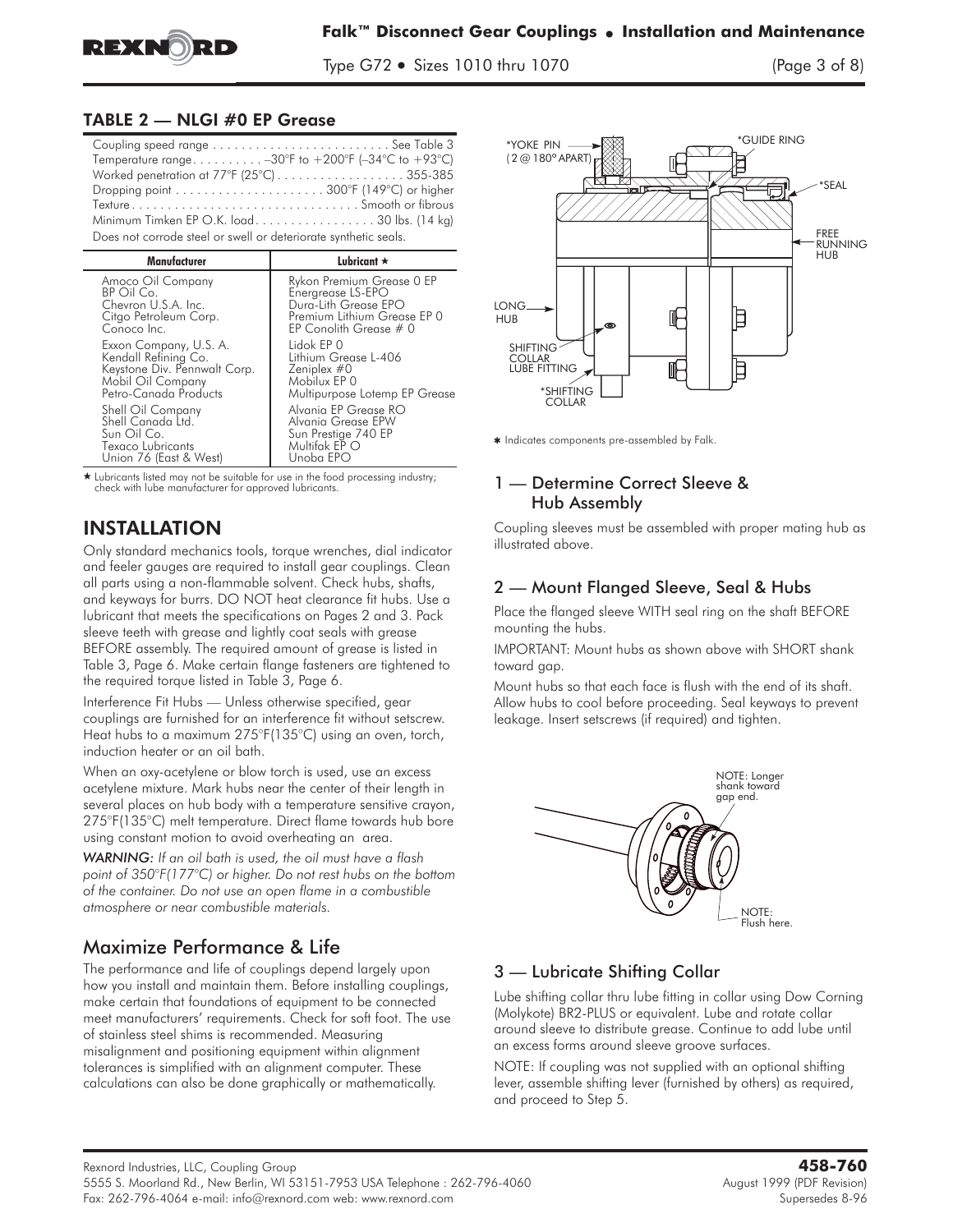## **Installation and Maintenance** - **Falk™ Disconnect Gear Couplings**

(Page 4 of 8) Type G72 - Sizes 1010 thru 1070





TYPICAL SHIFTING LEVER ASSEMBLY. DESIGNS MAY VARY.

## 4 — Assemble Factory Supplied Shifter Lever

Use the assembly drawing packaged with lever along with the following instructions. Assemble lever handle to feet with pivot fastener. Tighten pivot fastener so lever can freely pivot inside of feet. Position lever handle at right angle to feet and install lock pin fastener thru lined-up holes, and tighten. Assemble lever handle and strap around coupling so shifter yoke pins are positioned thru lever slots. Line up edges of lever strap and handle; then tighten lever hardware.

Locate lever in proper position in relation to long hub. Refer to shifter lever assembly drawing for dimensions. Shifter lever must also be positioned so that shifter yoke pin diameters are parallel to lever slot faces, with equal clearance around shifting collar. Fasten lever to foundation on structure. (Foundation fasteners are not normally furnished with lever.) Remove lever lock pin fastener and slide sleeve back from coupling gap.

## 5 — Gap and Angular Alignment

Position equipment in approximate alignment with approximate gap specified in Table 3, Page 6.

Use a spacer bar equal in thickness to gap specified in Table 3. Insert bar, as shown above right to same depth at 90° intervals and measure clearance between bar and hub face with feelers. The difference in minimum and maximum measurements must not



exceed the INSTALLATION ANGULAR limit specified in Table 3.



## 6 — Offset Alignment

Attach a dial indicator to the hub most easily rotated. Rotate hub with dial indicator one complete turn while indicating barrel diameter of other hub. The total indicator reading DIVIDED by two must not exceed the INSTALLATION OFFSET limit specified in Table 3, Page 6. Tighten all foundation bolts and repeat Steps 5 and 6. Realign coupling if necessary. Grease the hub teeth.



## 7 — Insert Gasket and Join Flanged Sleeves

Insert gasket between flanges. Position flanged sleeves with lube holes at about 90° and draw flanged sleeves into position. Use only the fasteners furnished with the coupling. IMPORTANT: Tighten fasteners to torques specified in Table 3 on Page 6.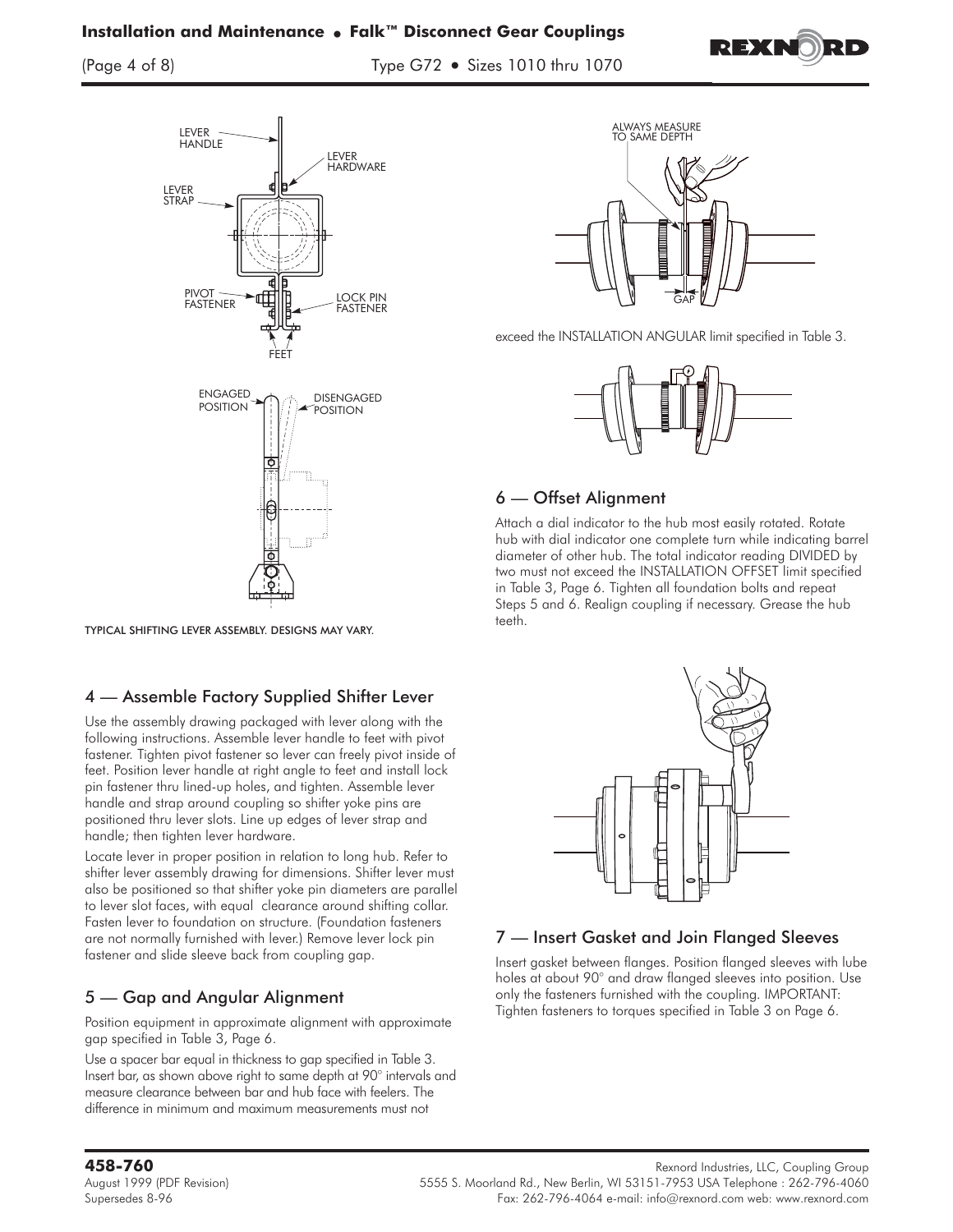

Type G72 - Sizes 1010 thru 1070 (Page 5 of 8)

## 8 — Lubricate Coupling



Remove all lube plugs and pump recommended grease into the coupling until an excess flows through an open lube hole and then plug that hole. Continue this procedure until lubricant has flowed through last open lube hole. Remove lube fitting and lube plug. Shift coupling sleeves back and forth thru full travel to purge excess grease from coupling. Some indexing of connecting shafts may be necessary to align coupling teeth for meshing. Insert all lube plugs before operating.



## 9 — To Engage Coupling:

With coupling at rest and lock pin fastener removed, slide sleeve toward long hub to engage coupling. When engaging, some indexing of connecting shafts may be necessary to align coupling teeth for meshing. Excessive force to slide coupling sleeve may indicate poor coupling alignment, coupling tooth mismatch, improper coupling gap or incorrect assembly of coupling or shifter lever. Correct problem before operating coupling. Lock sleeve assembly into engaged position with shifting lever lock pin fastener.

## 10 — To Disengage Coupling:

With coupling at rest and all external loads removed from drive, remove shifting lever lock pin fastener, slide sleeve toward free running hub to disengage coupling. Lock sleeve assembly into disengaged position using lock pin fastener.

## **MAINTENANCE**

Frequency of lubricating shifting collar varies with service duty of coupling. Lubricate as required per Step 3, Page 3.

## BI-ANNUAL MAINTENANCE

Re-lubricate coupling if using general purpose greases. If coupling leaks grease, is exposed to extreme temperatures, excessive moisture or frequent reversals, frequent lubrication may be required.

## ANNUAL MAINTENANCE

For extreme or unusual operating conditions, check coupling more frequently.

- 1. Check alignment per Steps 5 and 6, Page 4. If the maximum operating misalignment values are exceeded, realign the coupling to the recommended installation values. See Table 3, Page 6 for installation and maximum operating misalignment.
- 2. Check tightening torques of all fasteners.
- 3. Inspect seal ring and gasket to determine if replacement is required.
- 4. Re-lubricate coupling if using general purpose grease.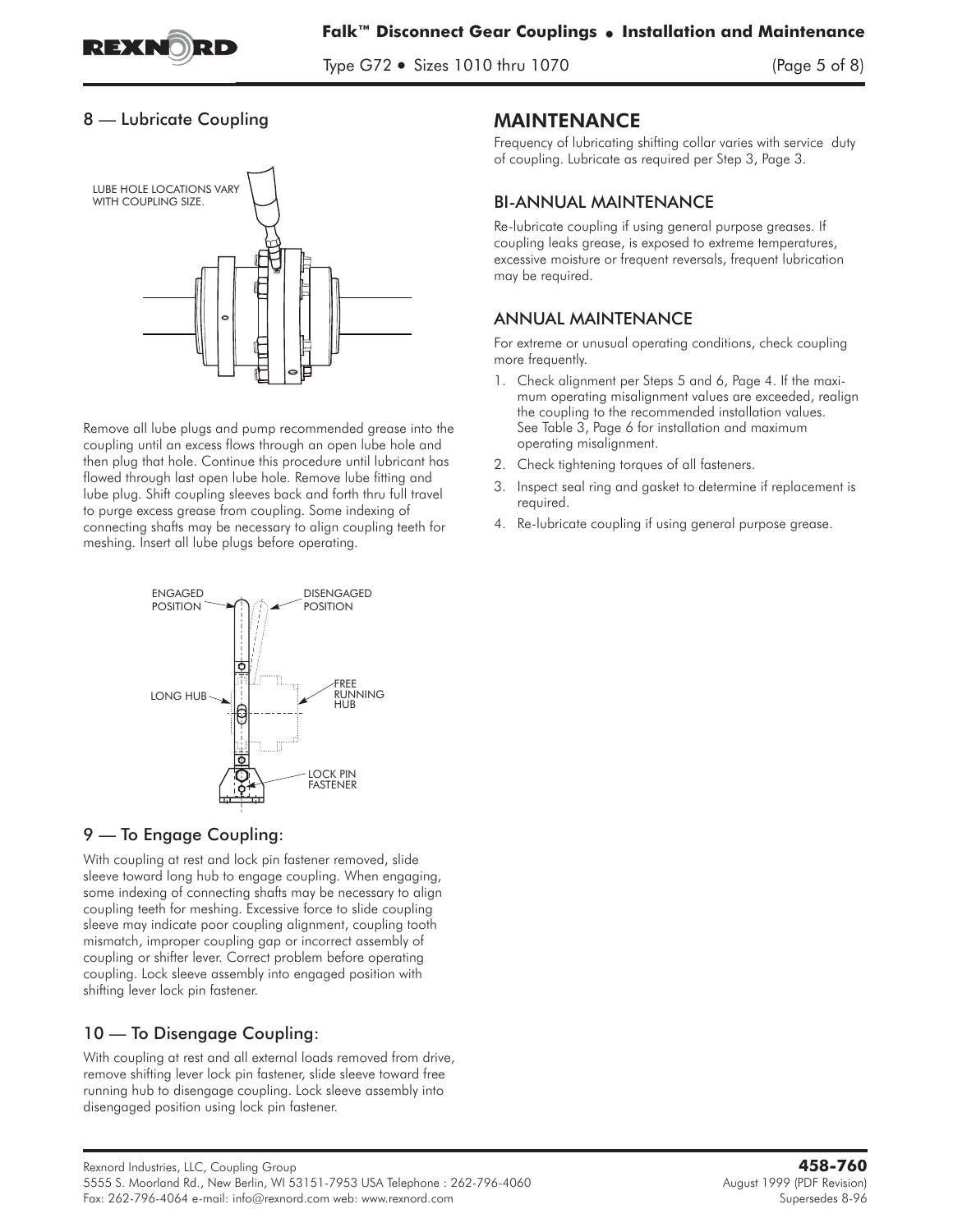

(Page 6 of 8) Type G72 - Sizes 1010 thru 1070

| <b>DIMENSIONS — INCHES</b>                |                                           |                    |              |        |        |        |       |                                 |       |       |       |       |       |       |       |
|-------------------------------------------|-------------------------------------------|--------------------|--------------|--------|--------|--------|-------|---------------------------------|-------|-------|-------|-------|-------|-------|-------|
| <b>SIZE</b>                               |                                           |                    | 1010         | 1015   | 1020   | 1025   | 1030  | 1035                            | 1040  | 1045  | 1050  | 1055  | 1060  | 1070  |       |
| $G \pm 10\%$<br><b>Gap-Hub Separation</b> |                                           |                    | .125         | .125   | .125   | .188   | .188  | .250                            | 250   | 312   | .312  | .312  | .312  | 375   |       |
| <b>Installation</b><br><b>Limits</b>      |                                           | <b>Offset Max</b>  |              | .002   | .002   | .002   | .003  | .003                            | .004  | .005  | .005  | .006  | .007  | .008  | .008  |
|                                           |                                           | Angular Max        |              | .006   | .007   | .009   | .011  | .013                            | .015  | .018  | .020  | .022  | .024  | .026  | .031  |
| <b>Operating</b><br>Limits t              |                                           | <b>Offset Max</b>  |              | .005   | .007   | .009   | .012  | .014                            | .017  | .020  | .020  | .026  | .027  | .032  | .033  |
|                                           |                                           | Angular Max        |              | .024   | .030   | .036   | .045  | .052                            | .061  | .072  | .081  | .087  | .096  | .105  | .122  |
| Coupling                                  | <b>Falk LTG or</b><br>NLGI $#1$<br>Grease |                    | Min ‡        | 1030   | 700    | 550    | 460   | 380                             | 330   | 290   | 250   | 230   | 210   | 190   | 160   |
| <b>Speed</b><br>Range<br>(rpm)            |                                           |                    | <b>Allow</b> | 4200   | 3200   | 2450   | 2000  | 1650                            | 1530  | 1200  | 1060  | 950   | 860   | 830   | 680   |
| Grease-Ib                                 |                                           | G72                |              | .07    | .12    | .20    | .38   | .60                             | .90   | 1.50  | 1.70  | 3.00  | 3.70  | 5.25  | 7.20  |
| <b>Flange Bolt Wrench Size</b>            |                                           |                    |              | .250   | .375   | .500   | .625  | .625                            | .750  | .750  | .750  | .875  | .875  | .875  | 1.000 |
| <b>Flange Bolt Torque Ib-in</b>           |                                           |                    |              | 108    | 372    | 900    | 1800  | 1800                            | 3000  | 3000  | 3000  | 3000  | 3000  | 3000  | 3000  |
|                                           |                                           |                    |              |        |        |        |       | <b>DIMENSIONS - MILLIMETERS</b> |       |       |       |       |       |       |       |
| <b>Gap-Hub Separation</b>                 |                                           |                    | $G \pm 10\%$ | 3,18   | 3,18   | 3,18   | 4,78  | 4,78                            | 6,35  | 6,35  | 7,92  | 7,92  | 7,92  | 7,92  | 9,53  |
| <b>Installation</b>                       |                                           | <b>Offset Max</b>  |              | 0,05   | 0,05   | 0,05   | 0,08  | 0.08                            | 0,10  | 0,13  | 0,13  | 0,15  | 0,18  | 0,20  | 0,20  |
| <b>Limits</b>                             |                                           | Angular Max        |              | 0,15   | 0,18   | 0,23   | 0,28  | 0,33                            | 0,38  | 0,46  | 0,51  | 0,56  | 0,61  | 0,66  | 0,79  |
| <b>Operating</b><br>Limits t              |                                           | <b>Offset Max</b>  |              | 0,13   | 0,18   | 0,23   | 0,30  | 0,36                            | 0,43  | 0,51  | 0,51  | 0,66  | 0,69  | 0,81  | 0,84  |
|                                           |                                           | <b>Angular Max</b> |              | 0,61   | 0.76   | 0,91   | 1,14  | 1,32                            | 1,55  | 1.83  | 2,06  | 2,21  | 2,44  | 2,67  | 3,10  |
| Coupling                                  | <b>Falk LTG or</b><br>NLGI #1<br>Grease   |                    | Min ‡        | 1030   | 700    | 550    | 460   | 380                             | 330   | 290   | 250   | 230   | 210   | 190   | 160   |
| <b>Speed</b><br>Range<br>(rpm)            |                                           |                    | <b>Allow</b> | 4200   | 3200   | 2450   | 2000  | 1650                            | 1530  | 1200  | 1060  | 950   | 860   | 830   | 680   |
| Grease-ka                                 |                                           | G72                |              | 0.0318 | 0.0544 | 0.0907 | 0.172 | 0.272                           | 0.408 | 0.680 | 0.771 | 1.36  | 1.68  | 2,38  | 3,27  |
| <b>Flange Bolt Wrench Size</b>            |                                           |                    |              | 6,35   | 9,53   | 12,70  | 15,88 | 15,88                           | 19,05 | 19,05 | 19,05 | 22,23 | 22,23 | 22,23 | 25,40 |
| <b>Flange Bolt Torque Nm</b>              |                                           |                    |              | 12,2   | 42,0   | 102    | 203   | 203                             | 339   | 339   | 339   | 339   | 339   | 339   | 339   |

# Table 3 — Installation & Alignment Data -

- Refer to Selection Guide for maximum bores and Engineering 427-108 for reboring instructions.

 $\dagger$  Flexible couplings are designed to accommodate changes in operating conditions. Coupling life expectancy between initial alignment and maximum operating limits is a function of load, speed and lubrication. Limits sho

‡ Couplings with NLGI #0 grease may be operated at any speed between zero and the allowable shown.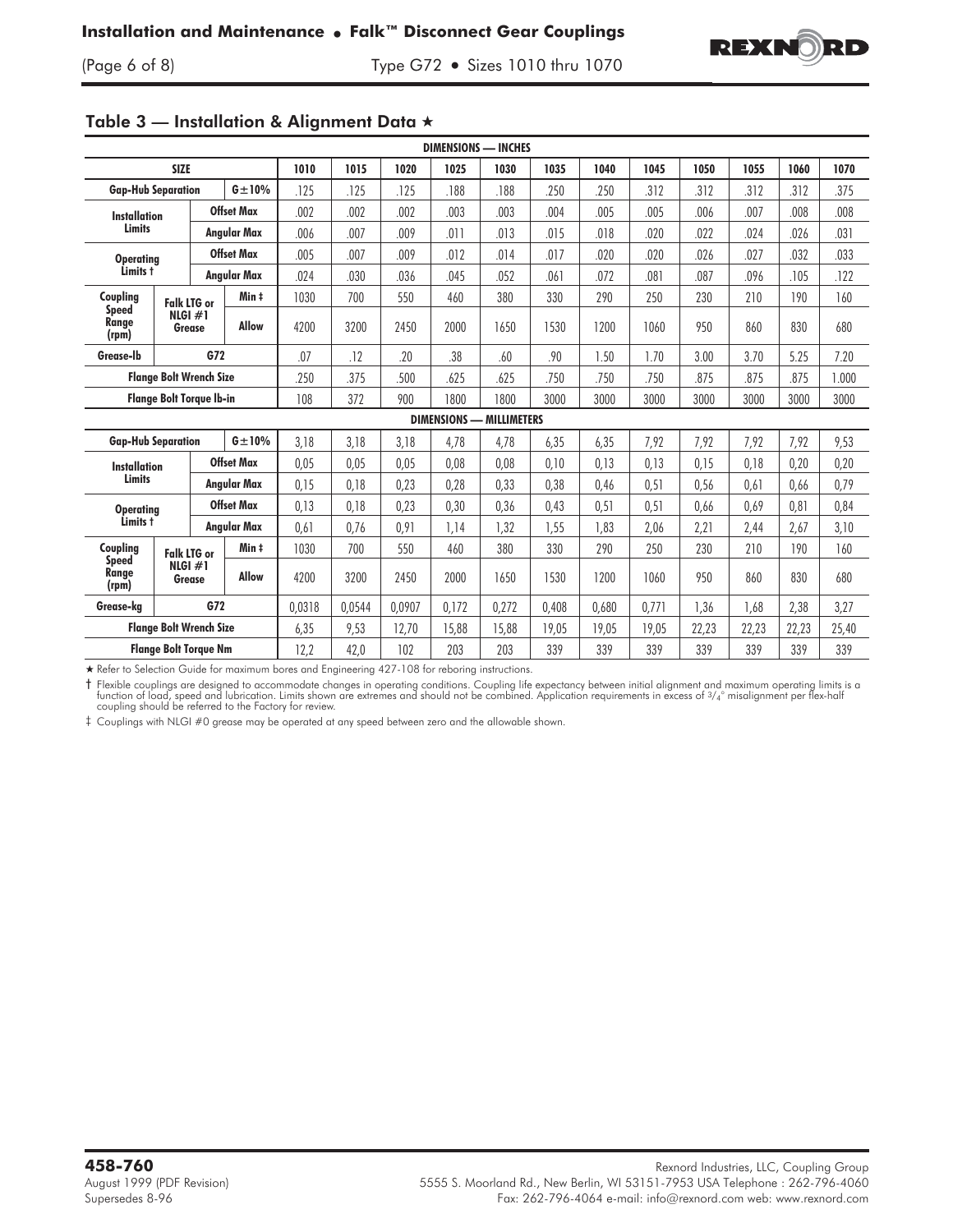

Type G72 - Sizes 1010 thru 1070 (Page 7 of 8)

All coupling parts have identifying size and part numbers as illustrated below.

When ordering parts, always SPECIFY SIZE, TYPE, HUB BORE, KEYWAY, and PART NUMBER found on each item.



## PART IDENTIFICATION

- 
- 2A. Sleeve Long 38. Lip Seal 5. Lube Plug 38. Lip Seal 38. Lip Seal
- 
- 
- 
- 
- 
- 
- 
- 
- 1. Seal Ring 1. Seal Guard (Size 1070 only) 37. Seal Guard (Size 1070 only)
	-
- 2B. Sleeve Free Running 6. Fasteners 39. Seal Retaining Ring (not required 3A. Hub – Long **1020 & 1070** 7. Shifting Collar **for Sizes 1010**, 1020 & 1070)
- 3B. Hub Free Running **8. Yoke Pin (2 @ 180° apart)** 40. Shifting Lever (not available by components)